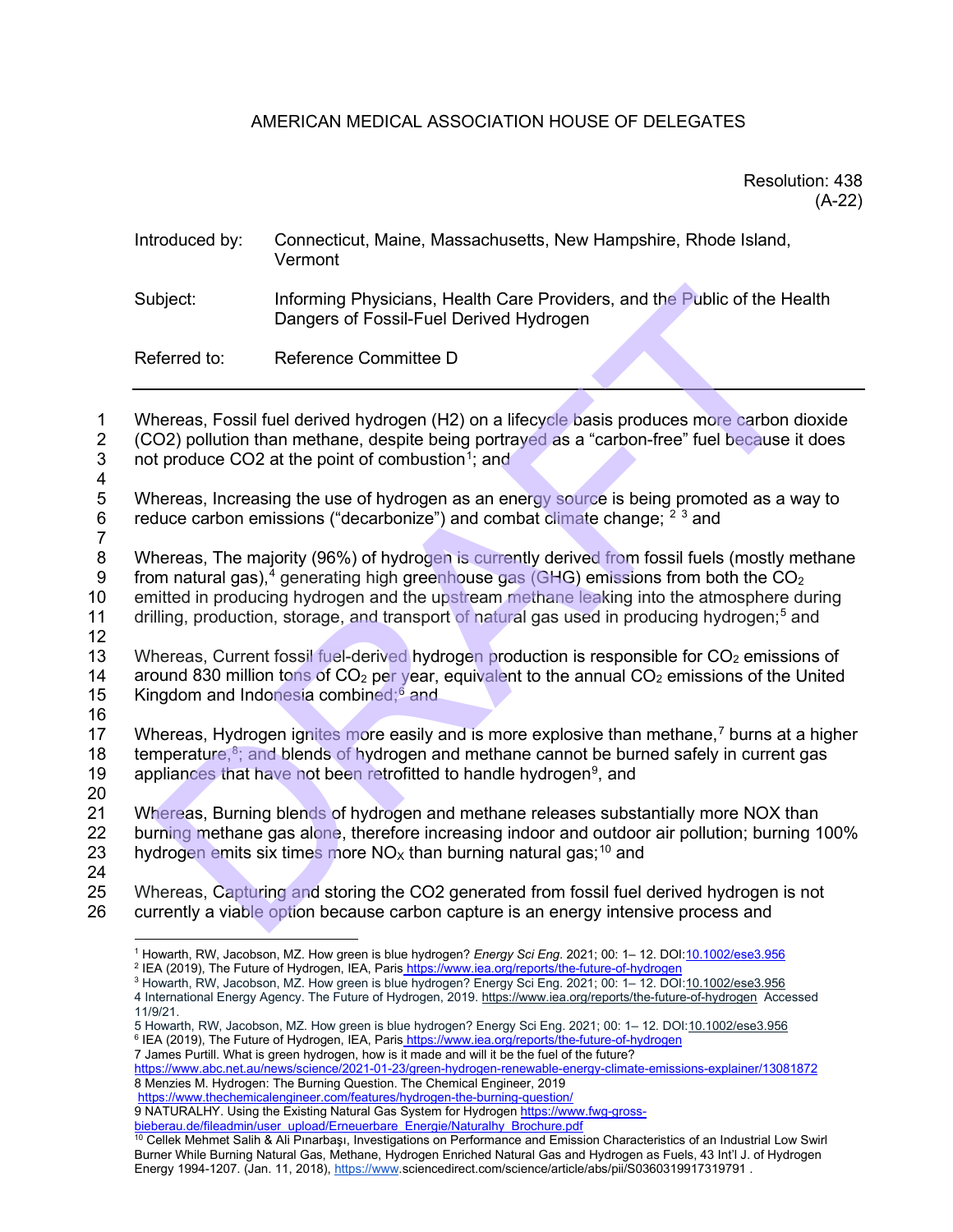1 commercial-scale, long-term storage of very large quantities of  $CO<sub>2</sub>$  has not yet been proven to <br>2 be feasible:<sup>11 12 13</sup> and be feasible:<sup>[11](#page-1-0) 12 [13](#page-1-2)</sup> and

3

4 Whereas, Supporters of natural gas for use in buildings are proposing blending fossil fuel<br>5 derived hydrogen with natural gas to reduce CO2 emissions despite significant risks to hu 5 derived hydrogen with natural gas to reduce CO2 emissions despite significant risks to human  $6$  health and safety; <sup>14 15 16</sup> and health and safety;  $14, 15, 16$  and

 7 Whereas, Hydrogen ignites more easily and is more explosive than methane,<sup>[17](#page-1-6)</sup> burns at a 9 higher temperature,<sup>18</sup>; and blends of hydrogen and methane cannot be burned safely in current 10 gas appliances that have not been retrofitted to handle hydrogen<sup>19</sup>; and

11 Whereas, Burning blends of hydrogen and methane releases substantially more NOX than 13 burning methane gas alone, therefore increasing indoor and outdoor air pollution; burning 100% 14 hydrogen emits six times more  $NO_x$  than burning natural gas;<sup>20</sup> and

15

16 Whereas, According to the Environmental Protection Agency (EPA), exposures to high 17 concentrations of nitrogen dioxide  $(NO<sub>2</sub>)$  can irritate airways in the human respiratory system 18 and contribute to the development of or exacerbate respiratory diseases, particularly asthma<sup>[21](#page-1-10)</sup>  $2^2$ , with increased risks for emergency department visits and hospital admissions;<sup>23</sup> and Herelas, Ryundermy (see methods of hydrogen and methods cannot be burned at elsewise that in the express substrating (in a sppliances that have not been retrofitted to handle hydrogen <sup>sa</sup>, and<br>as appliances that have not

20

21 Whereas, 48% of households have natural gas appliances<sup>24</sup> and current natural gas appliances<br>22 were not built with technology to reduce the NO<sub>X</sub> produced by burning hydrogen;<sup>25</sup> and were not built with technology to reduce the  $NOS$  produced by burning hydrogen; $^{25}$  and

23

<span id="page-1-1"></span><span id="page-1-0"></span>24 Whereas, Blending hydrogen in US natural gas infrastructure could cause increased hydrogen 25 and methane leakage because hydrogen is particularly corrosive to bare steel and cast iron

<sup>16</sup> St. John J. Green Hydrogen in Natural Gas Pipelines: Decarbonization Solution or Pipe Dream?

[https://www.thechemicalengineer.com/features/hydrogen-the-burning-question/](about:blank) 

19 NATURALHY. Using the Existing Natural Gas System for Hydrogen [https://www.fwg-gross-](about:blank)

[https://doi.org/10.1021/acs.est.1c04707](about:blank)

<sup>11</sup> Howarth, RW, Jacobson, MZ. How green is blue hydrogen? Energy Sci Eng. 2021; 00: 1-12. DOI:10.1002/ese3.956 12 Schlissel D, Wamsted D, Suzanne Mattei S, Mawji O. Reality Check on CO2 Emissions Capture at Hydrogen-From-Gas Plants; Carbon Capture Essential to Blue Hydrogen Production Has Been Unreliable. Institute for Energy Economics and Financial Analysis. February 2022. http://ieefa.org/wp-content/uploads/2022/02/Reality-Check-on-CO2-Emissions-Capture-at-Hydrogen-From-Gas-Plants\_February-2022.pdf

<span id="page-1-3"></span><span id="page-1-2"></span><sup>13</sup> Longden T, Beck FJ, Jotzo F, Andrews R, MoPrasad M. 'Clean' hydrogen? – Comparing the emissions and costs of fossil fuel versus renewable electricity-based hydrogen. Applied Energy. 2022;306 Part B: . https://doi.org/10.1016/j.apenergy.2021.118145 <sup>14</sup> Boston Gas Company d/b/a National Grid, Exhibit NG-FOH-1 1, Hydrogen Implementation Plan, D.P.U. 20-120, November 13, 2020

https://fileservice.eea.comacloud.net/FileService.Api/file/FileRoom/12873346

<span id="page-1-4"></span><sup>&</sup>lt;sup>15</sup> Southern California Gas Company. SoCalGas Among First in the Nation to Test Hydrogen Blending in Real-World Infrastructure and Appliances in Closed Loop System. September 30, 2021. https://www.prnewswire.com/news-releases/socalgas-among-first-inthe-nation-to-test-hydrogen-blending-in-real-world-infrastructure-and-appliances-in-closed-loop-system-301389186.html

<span id="page-1-5"></span>Green Tech Media Nov 30, 2020 https://www.greentechmedia.com/articles/read/green-hydrogen-in-natural-gas-pipelinesdecarbonization-solution-or-pipe-dream

<sup>17</sup> James Purtill. What is green hydrogen, how is it made and will it be the fuel of the future?

<span id="page-1-7"></span><span id="page-1-6"></span>[https://www.abc.net.au/news/science/2021-01-23/green-hydrogen-renewable-energy-climate-emissions-explainer/13081872](about:blank)  18 Menzies M. Hydrogen: The Burning Question. The Chemical Engineer, 2019

<span id="page-1-9"></span><span id="page-1-8"></span>bieberau.de/fileadmin/user\_upload/Erneuerbare\_Energie/Naturalhy\_Brochure.pdf<br><sup>20</sup> Cellek Mehmet Salih & Ali Pınarbaşı, Investigations on Performance and Emission Characteristics of an Industrial Low Swirl Burner While Burning Natural Gas, Methane, Hydrogen Enriched Natural Gas and Hydrogen as Fuels, 43 Int'l J. of Hydrogen Energy 1994-1207. (Jan. 11, 2018), [https://www.s](about:blank)ciencedirect.com/science/article/abs/pii/S0360319917319791 .

<span id="page-1-10"></span><sup>21</sup> Sharma H, Hansel N, Matsui E, Diette G, Eggleston P, Breysse P. Indoor environmental influences on children's asthma. *Pediatr Clin North Am.* 2007;54:103–120. [https://doi.org/10.1016/j.pcl.2006.11.007](about:blank)

<sup>22</sup> Guarnieri M, Balmes JR. Outdoor air pollution and asthma. *Lancet*. 2014;383(9928):1581-92.

<span id="page-1-12"></span><span id="page-1-11"></span><sup>23</sup> Environmental Protection Agency. Nitrogen Dioxide (NO2) Pollution. https://www.epa.gov/no2-pollution/basic-information-aboutno2 Accessed April 8, 2019.

<span id="page-1-13"></span><sup>&</sup>lt;sup>24</sup> Lebel ED, Finnegan CJ, Ouyang Z, Jackson RB. Methane and NOx Emissions from Natural Gas Stoves, Cooktops, and Ovens in Residential Homes. Environ. Sci. Technol. January 27, 2022.

<span id="page-1-14"></span> $25$  Personal communications with Association of Home Appliances Manufacturers (AHAM).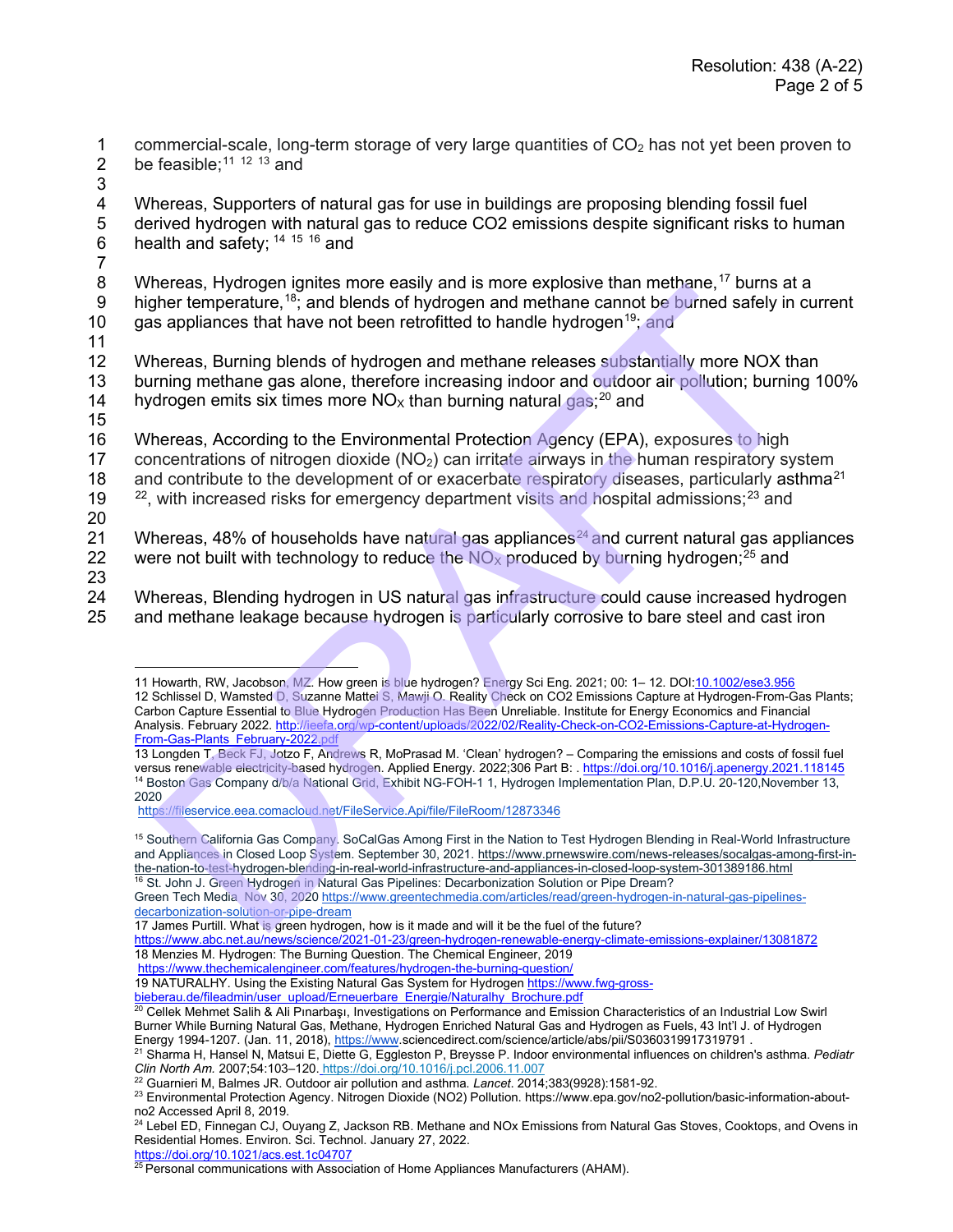pipes; 28 states have cast iron pipes in their gas infrastructure;<sup>[26](#page-2-0)</sup> there are more than 40,000<br>2 miles of bare steel natural gas pipes:<sup>27</sup> and miles of bare steel natural gas pipes; $27$  and

3

4 Whereas, Methane, over a 20-year period, is about an 80 times more potent global warming 5 agent than  $CO_2$ ;<sup>28</sup> 30 to 45% of global warming is attributed to methane; and atmospheric 6 methane has increased dramatically in the last decade; $^{29\,30}$  $^{29\,30}$  $^{29\,30}$  and

7

8 Whereas, The White house Office of Domestic Climate Policy and the Global Methane 9 Pledge have called for reducing overall methane emissions by 30% below 2020 levels 10 by 2030, in part because reducing methane in the atmosphere is one of the best ways 11 to limit global warming;  $31^{32}$   $33^{33}$  and

12

13 Whereas, The oil and gas sector is the largest industrial source of methane emissions in the 14 United States, responsible for approximately 30% of total methane emissions;<sup>34</sup> and

15

16 Whereas, Increasing the production of fossil fuel-derived hydrogen to blend with methane in the 17 natural gas infrastructure will increase the demand for and the production of methane and, 18 thereby, increase methane emissions and worsen the climate crisis; $35$  and 19

20 Whereas, The Intergovernmental Panel on Climate Change (IPCC) Working Group noted that 21 "Stabilizing the climate will require strong, rapid, and sustained reductions in greenhouse gas 22 emissions, and reaching net zero  $CO<sub>2</sub>$  emissions. Limiting other greenhouse gases and air 23 pollutants, especially methane, could have benefits both for health and the climate;<sup>"36</sup> and 24 nereas, The White nouse Office of [D](about:blank)iomestic Climate Policy and the Global Methane<br>edge have called for reducing overall methane emissions by 30% below 2020 le<br>2030, in part because reducing overall methane in the atmospher

25 Whereas, In an unprecedented joint editorial, 200 health and medical journals, including the 26 New England Journal of Medicine, urged world leaders to cut heat-trapping emissions to avoid<br>27 Teatastrophic harm to health that will be impossible to reverse:"<sup>37</sup> and "catastrophic harm to health that will be impossible to reverse;"<sup>37</sup> and

28

29 Whereas, More than 100 leading public health groups, including the American Medical 30 Association and the American Academy of Pediatrics; Center for Climate, Health, and the

<span id="page-2-4"></span><sup>30</sup> IPCC, 2021: Summary for Policymakers. In: Climate Change 2021: The Physical Science Basis. Contribution of Working Group I to the Sixth Assessment Report of the Intergovernmental Panel on Climate Change. Cambridge University Press. In Press. <sup>31</sup> White House Office of Domestic Climate Policy. U.S. Methane Emissions Reduction Action Plan. November 2021.<br>https://www.whitehouse.gov/wp-content/uploads/2021/11/US-Methane-Emissions-Reduction-Action-Plan-1.pdf

<span id="page-2-7"></span><span id="page-2-6"></span><span id="page-2-5"></span> $32$  Global Methane Pledge https://www.globalmethanepledge.org<br> $33$  United Nations Environment Programme and Climate and Clean Air Coalition (2021). Global Methane

Assessment: Benefits and Costs of Mitigating Methane Emissions. Nairobi: United Nations Environment Programme. ISBN: 978-92- 807-3854-4

<span id="page-2-8"></span><sup>34</sup> EPA. Inventory of U.S. Greenhouse Gas Emissions and Sinks: 1990-2019 (Apr. 2021). https://www.epa.gov/ghgemissions/inventory-usgreenhouse-

gas-emissions-and-sinks-1990-2019.

<span id="page-2-9"></span><sup>36</sup> IPCC report: 'Code red' for human driven global heating, warns UN chief, August 9, 2021

<span id="page-2-11"></span><span id="page-2-10"></span>https://news.un.org/en/story/2021/08/1097362<br><sup>37</sup> Atwoli L, Baqui AH, Benfield T, et al. Call for Emergency Action to Limit Global Temperature Increases, Restore Biodiversity, and Protect Health. N Engl J Med. 2021 Sep 5. DOI: 10.1056/NEJMe2113200. Online ahead of print.

<span id="page-2-1"></span><span id="page-2-0"></span><sup>26</sup> Pipeline and Hazardous Materials Safety Administration (PHMSA). Pipeline Replacement Background. March 17, 2020, https://www.phmsa.dot.gov/data-and-statistics/pipeline-replacement/pipeline-replacement-background, accessed 01/14/22 27 PHMSA, Bare Steel Inventory, March 16, 2020. https://www.phmsa.dot.gov/data-and-statistics/pipeline-replacement/bare-steel[inventory](about:blank) accessed 01/14/22

<span id="page-2-2"></span><sup>&</sup>lt;sup>28</sup>Anthropogenic and Natural Radiative Forcing, Chapter 8<br>https://www.ipcc.ch/site/assets/uploads/2018/02/WG1AR5 Chapter08 FINA`L.pdf

<sup>&</sup>lt;sup>29</sup> United Nations Environment Programme and Climate and Clean Air Coalition (2021). Global Methane

<span id="page-2-3"></span>Assessment: Benefits and Costs of Mitigating Methane Emissions. Nairobi: United Nations Environment Programme. ISBN: 978-92-<br>807-3854-4

<sup>&</sup>lt;sup>35</sup> Howarth, RW, Jacobson, MZ. How green is blue hydrogen? Energy Sci Eng. 2021; 00: 1– 12. doi:<u>10.1002/ese3.956</u>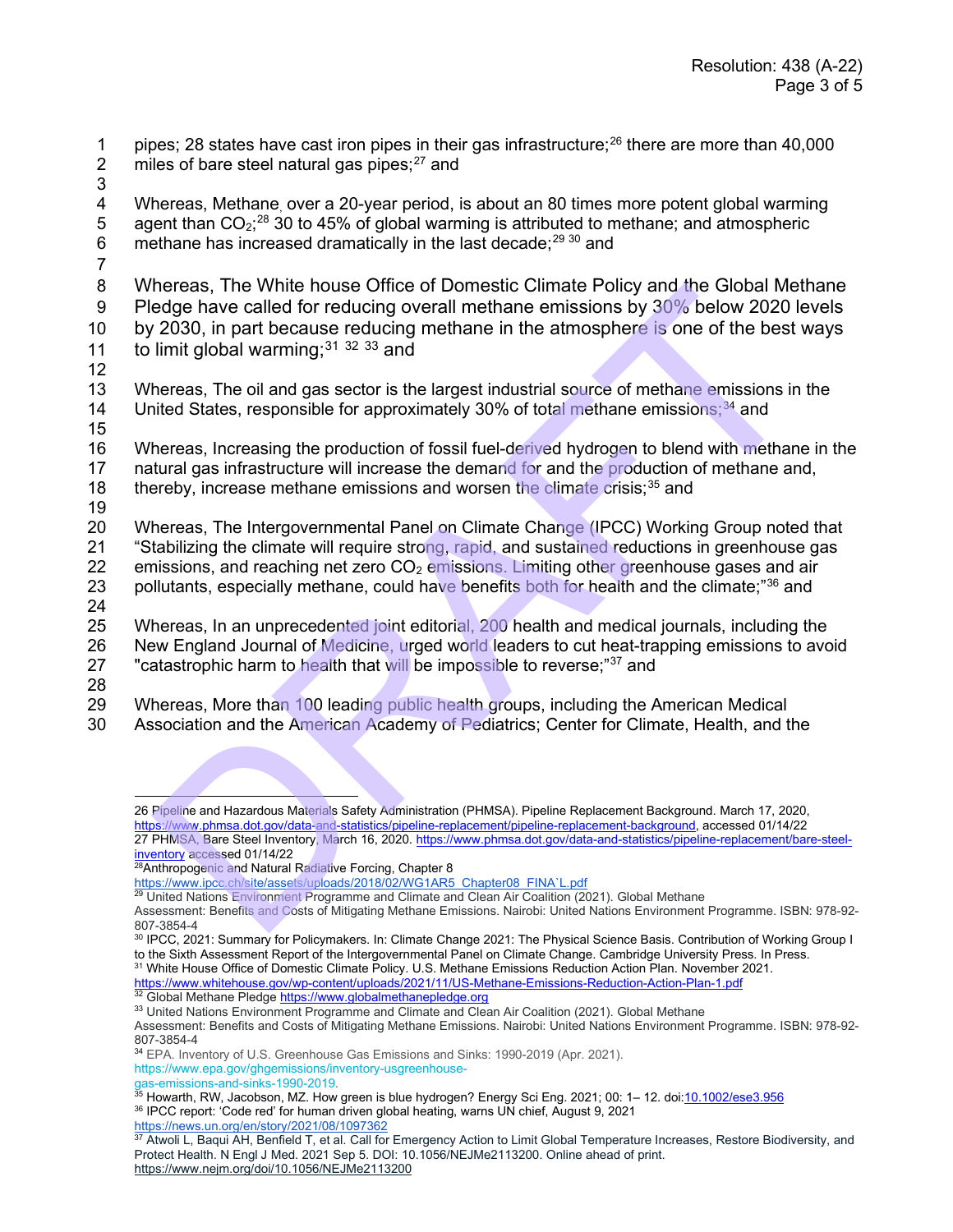1 Global Environment; and the Harvard T.H. Chan School of Public Health agree that the climate<br>2 crisis is a health emergency:<sup>38</sup> and crisis is a health emergency; $38$  and

3

4 Whereas, Ongoing dependence on fossil fuels contributes to the climate crisis which<br>5 disproportionately affects low income communities and communities of color; therefore 5 disproportionately affects low income communities and communities of color; therefore be it

 $\frac{6}{7}$ 7 RESOLVED, That our American Medical Association recognize the health, safety, and climate<br>8 risks of current methods of producing fossil fuel-derived hydrogen and the dangers of adding risks of current methods of producing fossil fuel-derived hydrogen and the dangers of adding 9 hydrogen to natural gas (HP) (New HOD Policy); and be it further

10

11 RESOLVED, That our AMA educate its members, and, to the extent possible, health care<br>12 professionals and the public, about the health, safety, and climate risks of current methods professionals and the public, about the health, safety, and climate risks of current methods of 13 producing fossil fuel-derived hydrogen and the dangers of adding hydrogen to natural gas 14 (Directive to Take Action); and be it further

15

16 RESOLVED, That our AMA advocate to appropriate government agencies such as the EPA and

17 the Department of Energy, and federal legislative bodies, regarding the health, safety and

18 climate risks of current methods of producing fossil fuel derived hydrogen and the dangers of

19 adding hydrogen to natural gas. (Directive to Take Action)

Fiscal Note: Not yet determined

Received: 05/18/22

# **RELEVANT AMA POLICY**

# **Global Climate Change and Human Health H-135.938**

Our AMA:

1. Supports the findings of the Intergovernmental Panel on Climate Change's fourth assessment report and concurs with the scientific consensus that the Earth is undergoing adverse global climate change and that anthropogenic contributions are significant. These climate changes will create conditions that affect public health, with disproportionate impacts on vulnerable populations, including children, the elderly, and the poor. s's or cannent methods or pubations (methods) the relievative in the pole to the state of dependent in the complete of deposite and the public, and the information of deposite and the public, and controls of of the extent

2. Supports educating the medical community on the potential adverse public health effects of global climate change and incorporating the health implications of climate change into the spectrum of medical education, including topics such as population displacement, heat waves and drought, flooding, infectious and vector-borne diseases, and potable water supplies.

3. (a) Recognizes the importance of physician involvement in policymaking at the state, national, and global level and supports efforts to search for novel, comprehensive, and economically sensitive approaches to mitigating climate change to protect the health of the public; and (b) recognizes that whatever the etiology of global climate change, policymakers should work to reduce human contributions to such changes.

4. Encourages physicians to assist in educating patients and the public on environmentally sustainable practices, and to serve as role models for promoting environmental sustainability. 5. Encourages physicians to work with local and state health departments to strengthen the public health infrastructure to ensure that the global health effects of climate change can be anticipated and responded to more efficiently, and that the AMA's Center for Public Health Preparedness and Disaster Response assist in this effort.

6. Supports epidemiological, translational, clinical and basic science research necessary for evidence-based global climate change policy decisions related to health care and treatment.

<span id="page-3-0"></span><sup>38</sup> U.S. Call to Action On Climate, Health and Equity: A Policy Action Agenda. List of signatures. [https://climatehealthaction.org/cta/climate-health-equity-policy/](about:blank) Accessed 12/28/19.